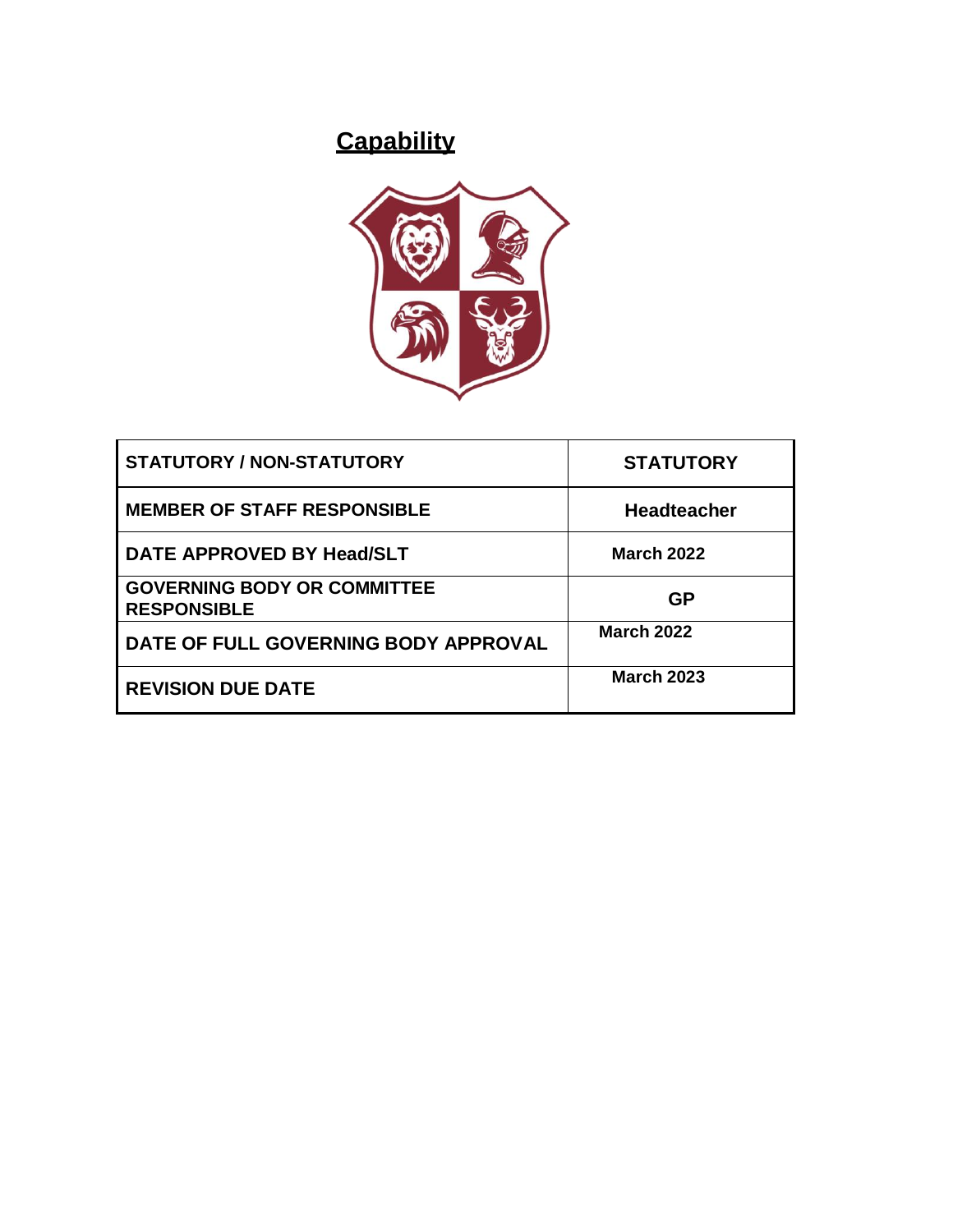### **1. Purpose**

This School expects excellent standards of performance and is committed to supporting employees to fulfil the requirements of their role. The School acknowledges that there may be circumstances when an employee does not perform to the required standards. This may happen because the employee does not have the necessary skills, knowledge and/ or experience. The employee may not demonstrate the appropriate behaviours that are required.

This policy defines how the School will manage an employee if they are unable to perform to the required standards.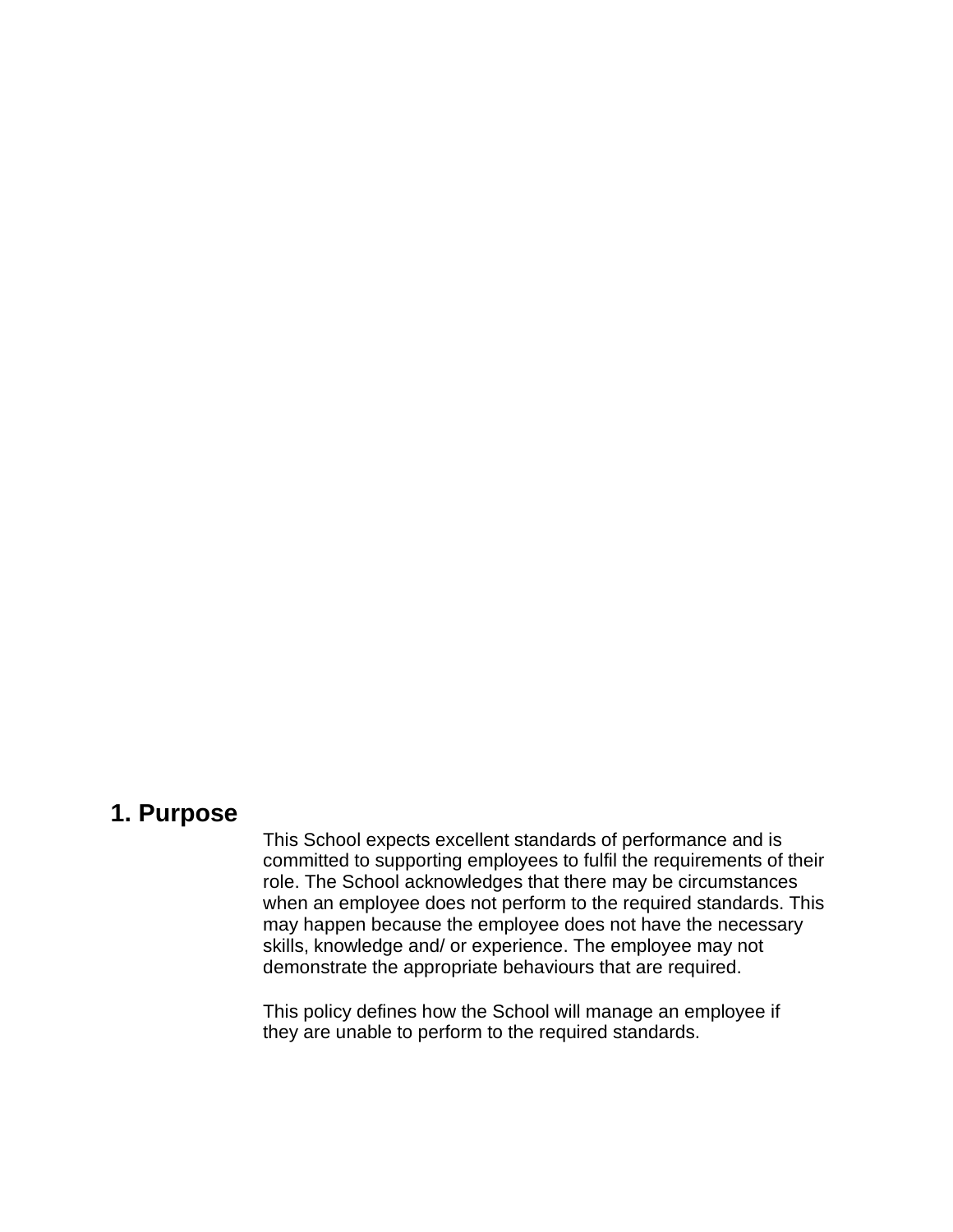Further guidance is available in the How to Guide and this must also be referred to. Please note that the section numbering in the Capability policy and the How to Guide – Capability are not aligned.

### **2. Scope**

| This policy applies to:           | Teachers including Leadership, Upper<br>Pay Range, Main Pay Range and<br><b>Unqualified Teachers</b><br>Support Staff. |
|-----------------------------------|------------------------------------------------------------------------------------------------------------------------|
| This policy does not<br>apply to: | <b>Volunteers</b><br>Contractors<br>Agency workers.                                                                    |

This policy is non contractual and does not form part of any employee's terms and conditions.

Employees that have been subject to a TUPE into the School may be excluded from this policy where they have transferred under a contractual policy. In such cases, the employee should refer to their own contractual policies and procedures.

Employees with less than two years service may be subject to a shortened procedure.

Employees are actively encouraged to contact their professional association/ trade union representative at the earliest opportunity to obtain advice and support at any point during this procedure.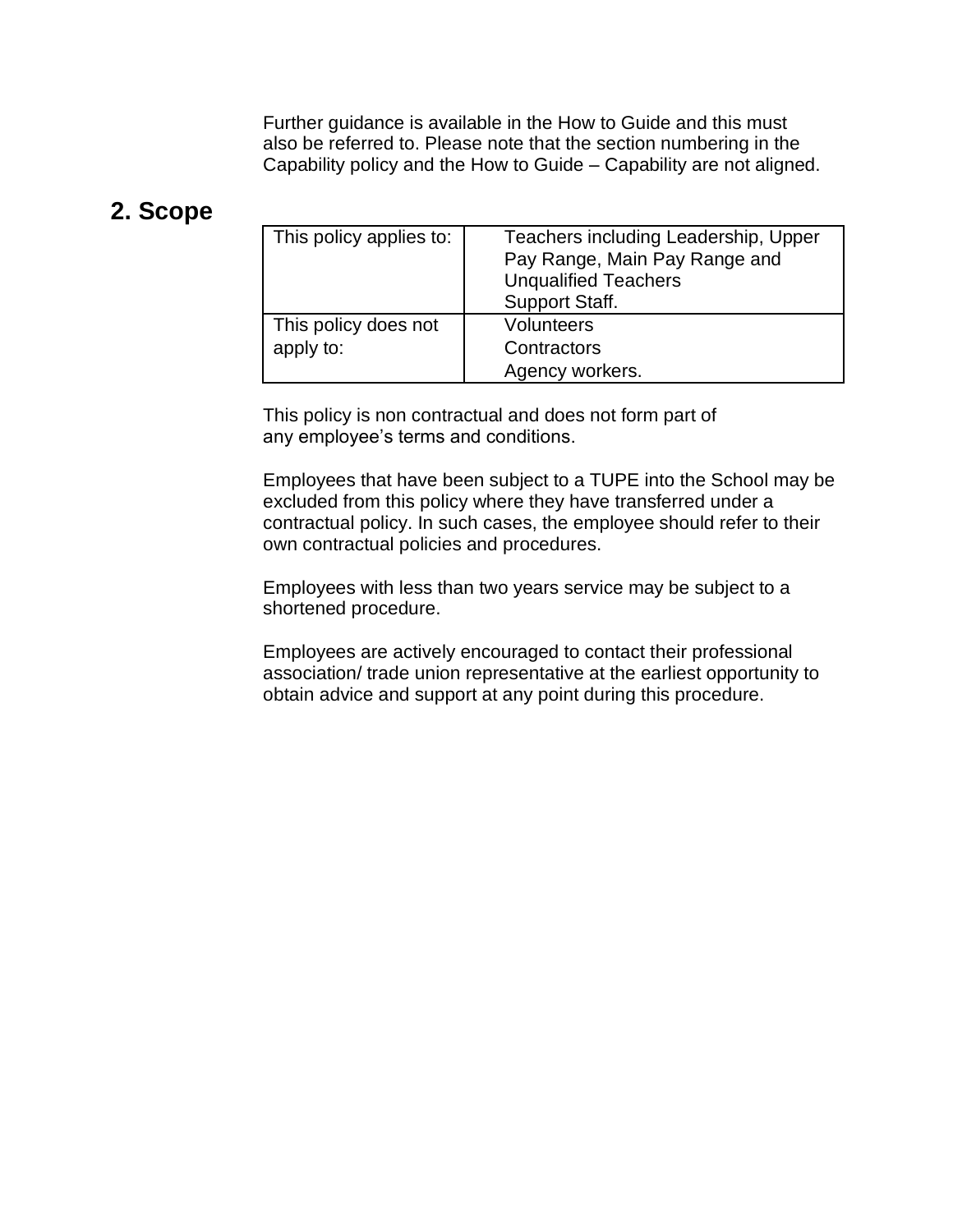The School expects all parties to maintain confidentiality throughout the application of the policy.

### **3. Performance management**

| <b>Performance</b>                     | The School will manage an employee's day to day performance with                                                                                         |  |  |  |
|----------------------------------------|----------------------------------------------------------------------------------------------------------------------------------------------------------|--|--|--|
| management                             | the Performance Management Policy.                                                                                                                       |  |  |  |
| <b>Annual review</b><br>of performance | Every employee will have an annual review of their performance. The<br>review process enables an employee's performance to be monitored<br>and assessed. |  |  |  |
| Pay                                    | If an employee is unable to perform to the required standards of the                                                                                     |  |  |  |
| progression                            | role, this may have an impact on their annual pay progression.                                                                                           |  |  |  |

### **4. Managing capability**

#### **Considerations** The manager must consider whether to start the capability process if an employee does not perform the duties of their role to the required standards. This may happen because the employee does not have the necessary skills, knowledge and/ or experience. The employee may not demonstrate the appropriate behaviours that are required.

There may be other reasons to explain why an employee is unable to perform to the required standards. This may happen due to a physical, cognitive, mental, sensory, emotional, or developmental disability, impairment, condition or illness which may be temporary or permanent.

There may be exceptional circumstances when the manager and/ or employee anticipate a long term capability concern. This may happen due to the employee's health or a disability. In these circumstances, it is anticipated it is unlikely that the employee can achieve the required level of performance. Consideration must be given to whether reasonable adjustments are appropriate. The line manager must seek advice from Education Personnel Services in such cases.

**Policy stages** The possible stages are: **and principles** informal stage formal stage one formal stage two formal stage three - may result in dismissal appeal after each formal stage.

There is a shortened procedure for employees with less than two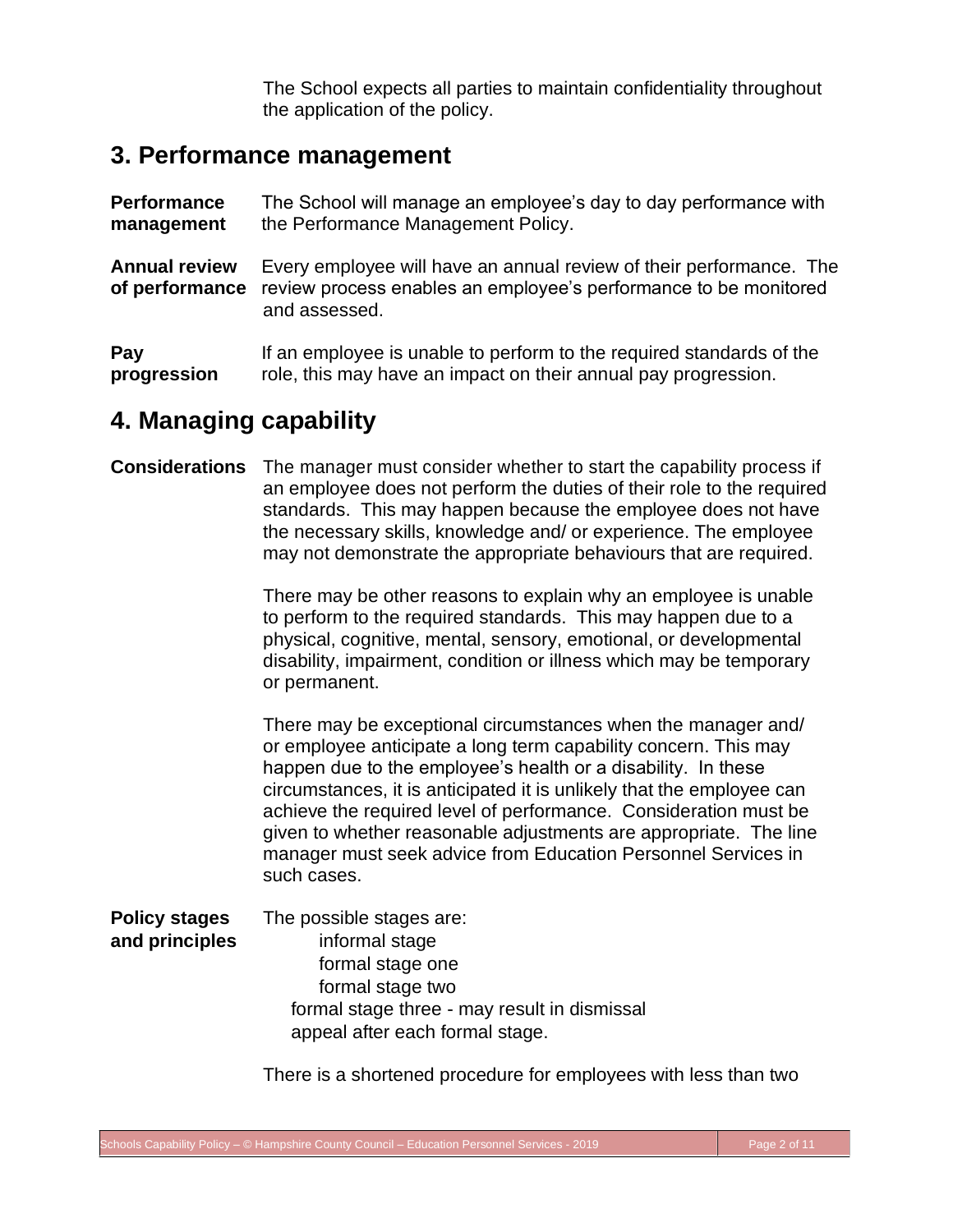<span id="page-4-0"></span>years service as detailed in [Appendix One.](#page-11-0)

As a general principle the manager will seek to use the informal stage prior to progressing to the formal stages.

In exceptional circumstances, it may be appropriate to start at the formal stage without using the informal stage. The manager must seek advice from Education Personnel Services in such cases.

The employee must be given a reasonable period of time to achieve the required improvement before moving to the next stage of the policy.

# **4. Informal stage**

**Reference must be made to the How to Guide - Capability for the full procedural information.**

- **Informal stage** The manager should speak to the employee by having an informal discussion known as a managerial support discussion. Depending on the circumstances, this could become a series of informal discussions.
- **Right of** The employee is not usually accompanied at any discussions within **representation** the informal stage of the policy. There may be circumstances when the employee asks to be accompanied and consideration should be given to any requests. This should be accommodated where it does not cause a delay to the process.

**Outcome(s) of** The manager undertaking the managerial support discussion(s) must **informal stage** decide on the outcome.

> A record must be made of each discussion. The manager must share the record with the employee. A copy must be kept on the employee's personnel file.

# **5. Formal stage**

#### **Reference must be made to the How to Guide - Capability for the full procedural information.**

- **Formal stage** At each formal stage of the policy, the employee must be invited to attend a meeting/ hearing.
- **Meetings/** The employee must receive in writing the invitation to the meeting/ **hearing** hearing.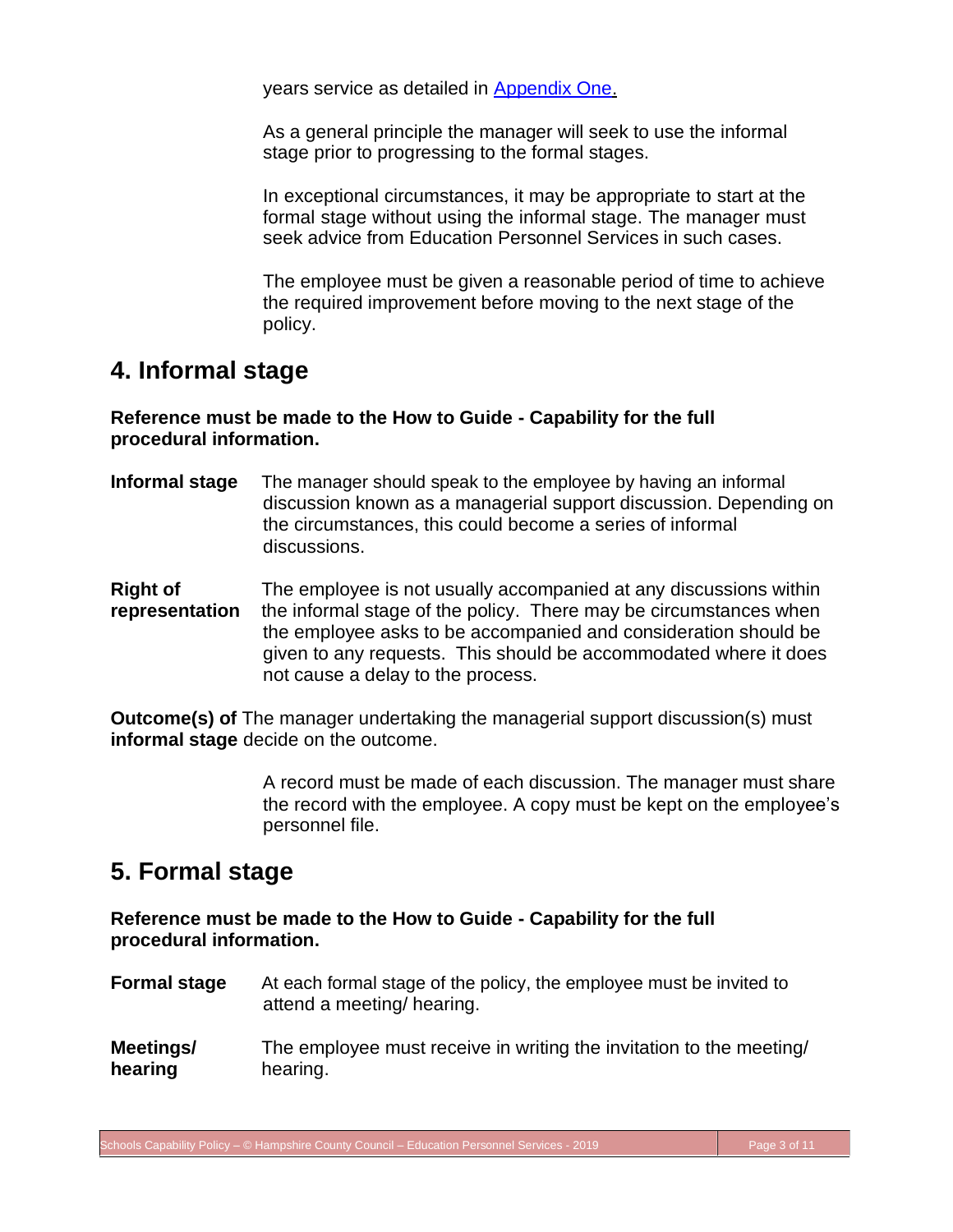<span id="page-5-0"></span>

| arrangements                                       | The letter must give the employee 5 working days' notice of the<br>meeting/hearing.                                                                                                                                                           |  |  |
|----------------------------------------------------|-----------------------------------------------------------------------------------------------------------------------------------------------------------------------------------------------------------------------------------------------|--|--|
| <b>Formal record</b><br>of the meeting/<br>hearing | A formal record must be taken during the meeting/ hearing. This may<br>be made by audio recording the meeting/ hearing or by a note taker. It<br>is the School's responsibility to make the appropriate arrangements.                         |  |  |
|                                                    | If an audio recording takes place, a copy of the recording must be<br>retained by the School. The School must comply with all relevant<br>retention and storage requirements.                                                                 |  |  |
|                                                    | For governor hearings in maintained schools, there remains a legal<br>requirement to have a written record of the meeting of the Governor<br>Committee.                                                                                       |  |  |
| <b>Alternative</b><br>date                         | The School expects that the employee and their representative will<br>make all reasonable efforts to attend the first scheduled meeting/<br>hearing date and time.                                                                            |  |  |
|                                                    | If it is not possible, the employee may propose an alternative date<br>and/ or time. This should be within 5 working days of the original<br>meeting/hearing.                                                                                 |  |  |
|                                                    | The meeting/ hearing will be rescheduled.                                                                                                                                                                                                     |  |  |
| <b>Sharing of</b><br>information                   | The manager and employee are required to exchange all relevant<br>papers and supporting evidence in advance of the meeting/ hearing.<br>Management documents will be supplied with the invitation letter.                                     |  |  |
|                                                    | The employee or their representative must submit all relevant papers<br>and supporting evidence to arrive with the chair at least 3 working<br>days before a meeting/ hearing.                                                                |  |  |
| <b>Right of</b><br>representation                  | The employee has the right to be represented/accompanied at a<br>formal stage meeting/ hearing or appeal meeting. This can be by a<br>professional association/ trade union representative or a work<br>colleague.                            |  |  |
|                                                    | It is the employee's responsibility to:<br>arrange their own representative<br>liaise with their representative to agree the formal<br>meeting/ hearing or appeal meeting date and time<br>advise management of the representative's details. |  |  |
|                                                    |                                                                                                                                                                                                                                               |  |  |

There is no right to legal representation at any stage of this policy.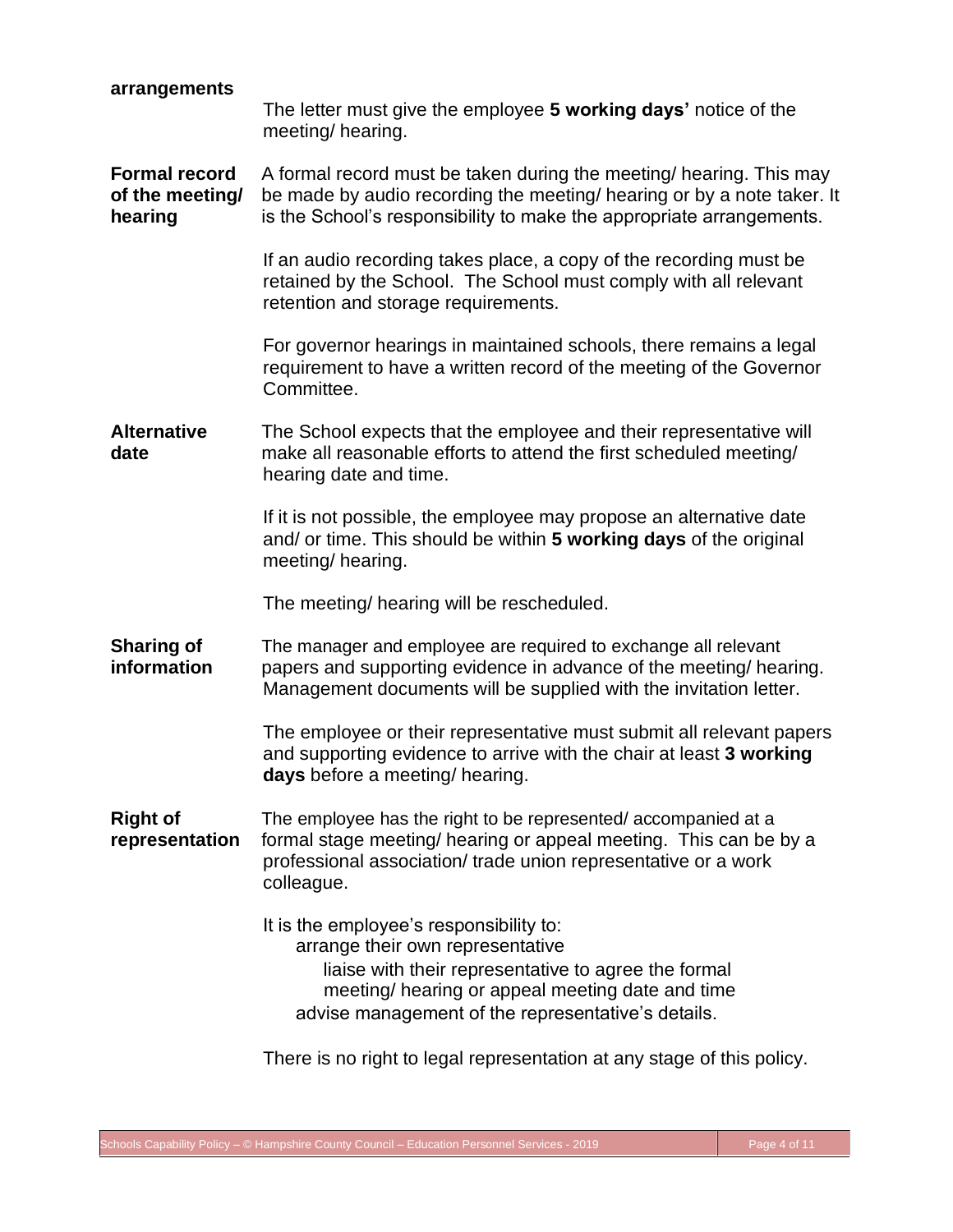<span id="page-6-0"></span>

| <b>Attending</b><br>formal<br>meetings/<br>hearings | If the employee is not well enough to attend the meeting/ hearing, it<br>may be deferred until they are able to attend. A meeting/ hearing will<br>not be deferred indefinitely because the employee is unable to attend.                                              |
|-----------------------------------------------------|------------------------------------------------------------------------------------------------------------------------------------------------------------------------------------------------------------------------------------------------------------------------|
| Outcome of a<br>formal<br>meeting/                  | The chair of the formal stage meeting/ hearing must fully consider all<br>evidence presented and decide on an outcome.                                                                                                                                                 |
| hearing                                             | A written warning may be issued and this can be:<br>a first written warning of 12 months OR<br>a final written warning of between $12 - 24$ months<br>For employees with less than two years service - a final<br>written warning of between $12 - 24$ months.         |
|                                                     | At a stage three hearing the employee may be dismissed on the<br>grounds of performance capability.                                                                                                                                                                    |
|                                                     | The chair must confirm the outcome in writing within 5 working<br>days of the meeting/ hearing. A copy of the outcome letter and any<br>warning must be placed on the employee's personnel file.                                                                       |
|                                                     | If the outcome is dismissal, any sums owing to the School from<br>the employee will normally be deducted from their final pay.                                                                                                                                         |
| <b>Review</b><br>meetings                           | Following the formal stage meeting/ hearing the manager must hold<br>scheduled review meetings with the employee.                                                                                                                                                      |
| <b>Progression</b><br>through the                   | The manager can progress to the next formal stage and re-enter the<br>formal stage at the appropriate point if:                                                                                                                                                        |
| formal stages                                       | the employee's performance does not meet the standard<br>required                                                                                                                                                                                                      |
|                                                     | there is a further performance concern even though this may<br>be different to a performance concern(s) referred to in a<br>previous stage                                                                                                                             |
|                                                     | if an improvement is not sustained for a 12 month period<br>following a formal stage one meeting<br>if an improvement is not sustained for a 12 - 24 month period<br>following a formal stage two meeting<br>the employee has not been successfully redeployed and/ or |
|                                                     | has refused a reasonable offer of alternative employment.                                                                                                                                                                                                              |

### **6. Appeal stage**

**Reference must be made to the How to Guide - Capability for the full procedural information.**

**Appeal stage** The employee has the right to appeal against the outcome of a formal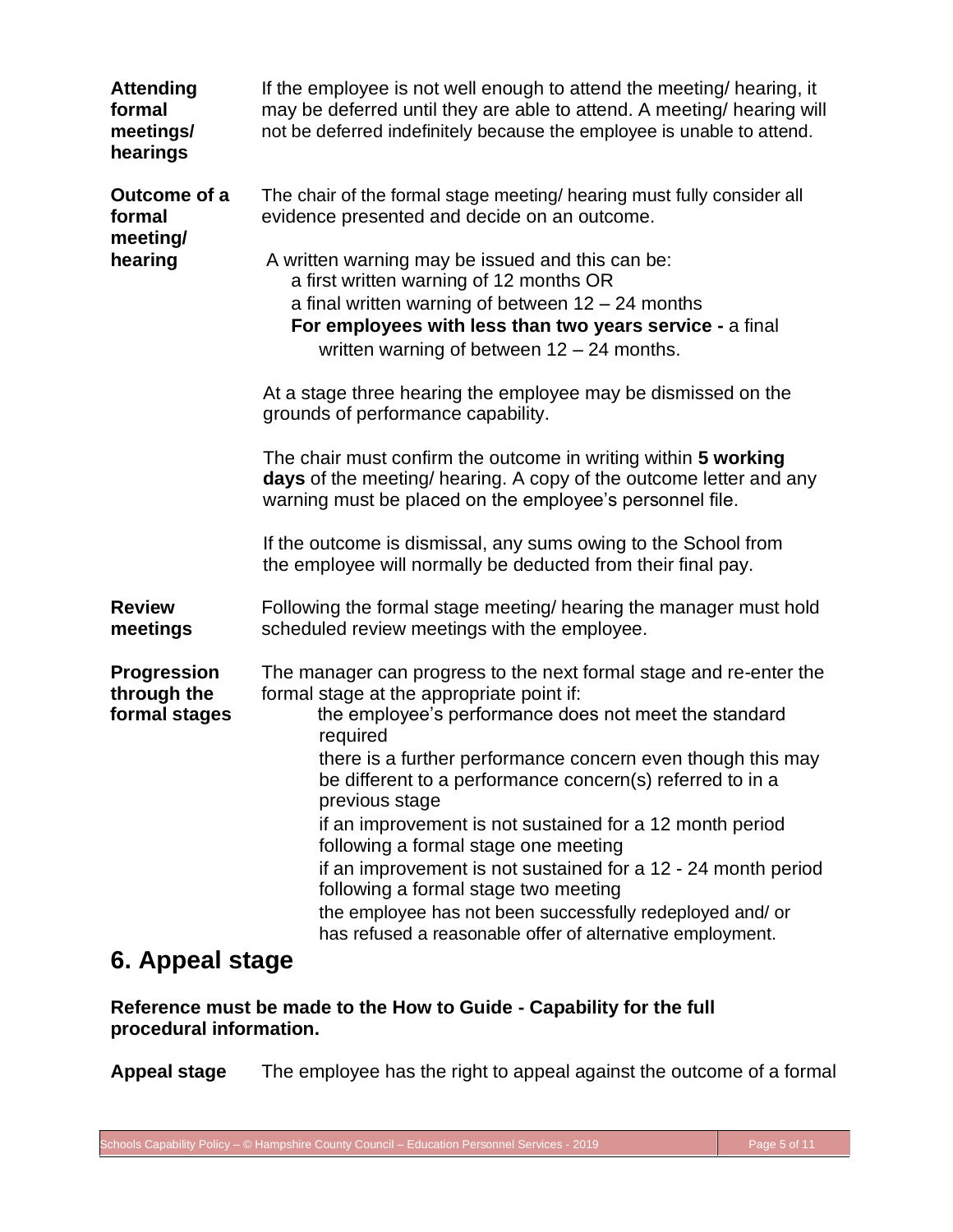meeting/ hearing.

<span id="page-7-0"></span>

| <b>Right of appeal</b>                     | The employee must submit their appeal in writing within 10 working<br>days following receipt of the written outcome of the formal meeting/<br>hearing. This must include the full reasons for the appeal. |  |  |  |  |
|--------------------------------------------|-----------------------------------------------------------------------------------------------------------------------------------------------------------------------------------------------------------|--|--|--|--|
|                                            | Following an appeal of a formal stage three hearing, there is no<br>further right of internal appeal.                                                                                                     |  |  |  |  |
| <b>Appeal</b><br>meeting                   | The employee must be invited to attend a meeting. The employee<br>must be given 7 working days notice of the meeting.                                                                                     |  |  |  |  |
| <b>Meeting</b><br>arrangements             | The principles of meeting arrangements will apply.                                                                                                                                                        |  |  |  |  |
| <b>Formal record</b><br>of the meeting     | The principles of the formal record of the meeting/ hearing will apply.                                                                                                                                   |  |  |  |  |
| <b>Alternative</b><br>date                 | The principles of alternative date will apply.                                                                                                                                                            |  |  |  |  |
| <b>Sharing of</b><br>information           | The principles of sharing of information will apply.                                                                                                                                                      |  |  |  |  |
| <b>Right of</b><br>representation          | The principles of the formal stage right of representation will apply.                                                                                                                                    |  |  |  |  |
| <b>Outcome of</b><br>the appeal<br>meeting | The chair must fully consider all evidence presented and decide on an<br>outcome.                                                                                                                         |  |  |  |  |
|                                            | The outcome cannot impose a higher sanction than issued at the<br>formal meeting/ hearing.                                                                                                                |  |  |  |  |
|                                            | The chair must advise the employee of the outcome at the appeal<br>meeting unless otherwise agreed. The outcome must be confirmed in<br>writing within 5 working days of the meeting.                     |  |  |  |  |
|                                            | A copy of the outcome letter must be placed on the employee's<br>personnel file.                                                                                                                          |  |  |  |  |

### **7. Gross Incompetence**

**Reference must be made to the How to Guide – Capability for the full procedural information.**

**Definition Gross incompetence** - occurs where an investigation identifies that an employee has failed, either by a single error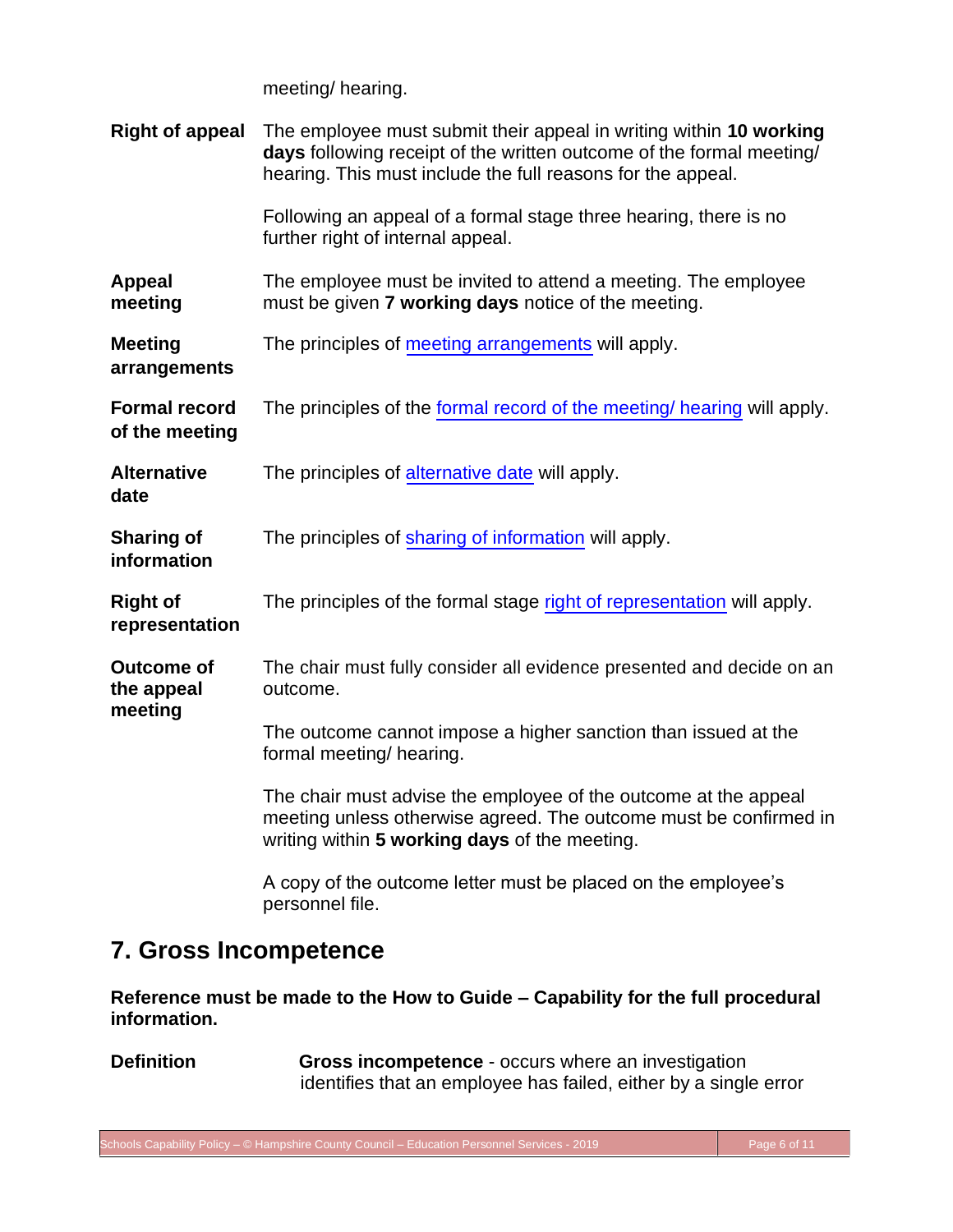|                                                     | or series of errors, to perform the duties of their role. The<br>outcome is that this causes or has caused serious harm or<br>puts others (colleagues, general public or service users) or the<br>School's reputation and performance at serious risk. |
|-----------------------------------------------------|--------------------------------------------------------------------------------------------------------------------------------------------------------------------------------------------------------------------------------------------------------|
|                                                     | Gross incompetence only applies in exceptional circumstances.<br>The manager must seek advice from Education Personnel<br>Services in such cases.                                                                                                      |
| <b>Policy stages</b>                                | The possible stages are:<br>formal stage three hearing - may result in dismissal<br>appeal.                                                                                                                                                            |
| <b>Suspension or</b><br>alternative<br>arrangements | Before making a decision about suspension or alternative<br>arrangements, the appropriate manager must seek advice<br>from Education Personnel Services.                                                                                               |
|                                                     | Suspension or alternative arrangements are neutral and<br>precautionary acts. They may be considered at any point during<br>this policy once it is established that the circumstances may be<br>gross incompetence.                                    |
|                                                     | The appropriate governance arrangements must be adhered<br>to in deciding whether suspension or alternative arrangements<br>are appropriate.                                                                                                           |
|                                                     | During suspension or alternative arrangements the employee<br>must adhere to all relevant requirements.                                                                                                                                                |
|                                                     | Written confirmation of the decision regarding suspension<br>must be provided to the employee.                                                                                                                                                         |
|                                                     | Suspension or alternative arrangements must be regularly<br>reviewed.                                                                                                                                                                                  |
|                                                     | There is no right of appeal against the decision to apply<br>alternative arrangements or suspension.                                                                                                                                                   |
| <b>Formal stage 3</b><br>hearing                    | The principles of the formal stage meeting/ hearing will apply.                                                                                                                                                                                        |
| <b>Hearing</b><br>arrangements                      | The principles of meeting/ hearing arrangements will apply.                                                                                                                                                                                            |
| <b>Formal record of</b><br>the hearing              | The principles of the formal record of the meeting/ hearing will<br>apply.                                                                                                                                                                             |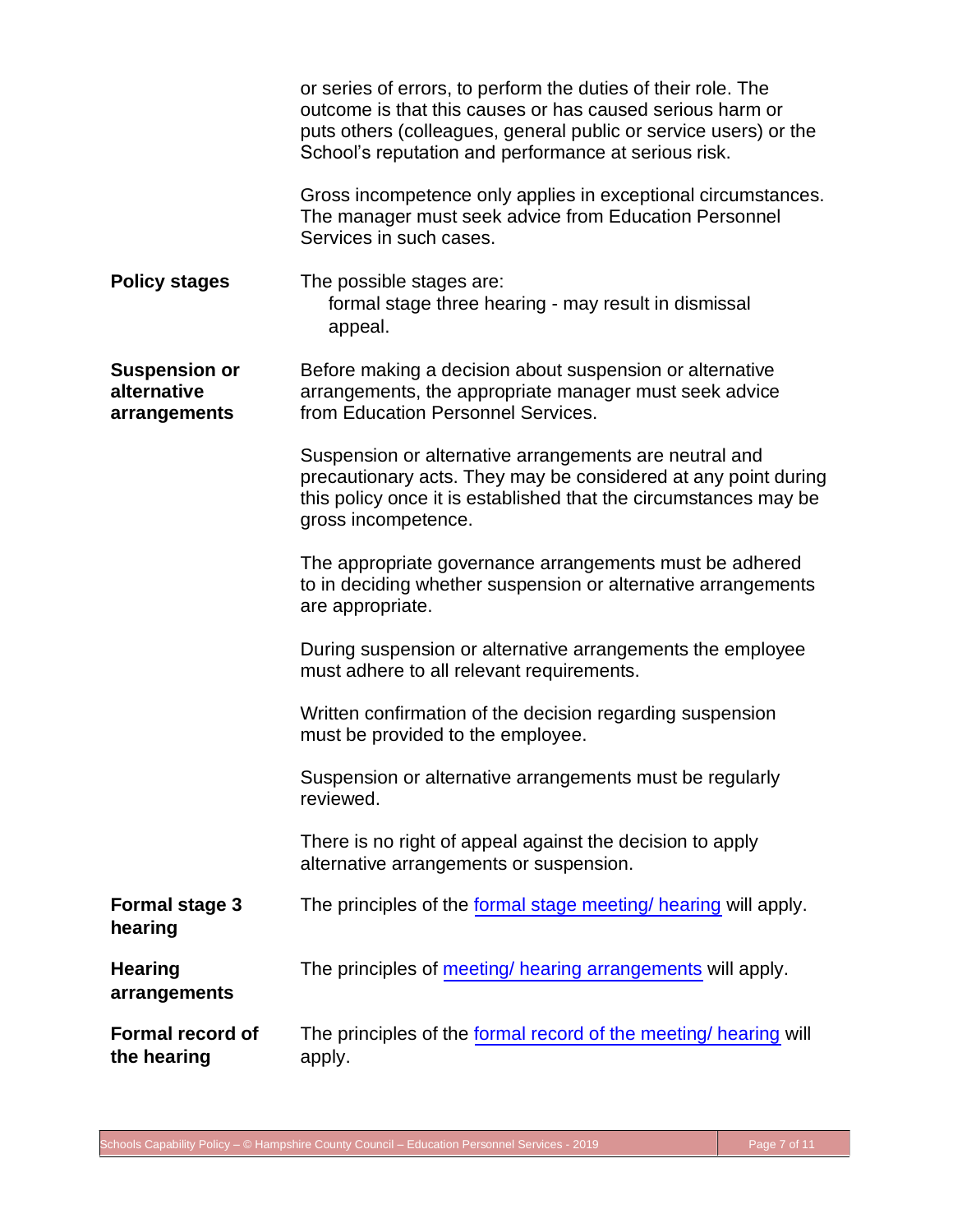| <b>Sharing of</b><br>information                   | The principles of sharing of information will apply.                      |
|----------------------------------------------------|---------------------------------------------------------------------------|
| <b>Alternative date</b>                            | The principles of alternative date will apply.                            |
| <b>Right of</b><br>representation                  | The principles of the formal stage right of representation will<br>apply. |
| Attending a formal<br>stage 3 hearing              | The principles of attending formal meetings/ hearing will apply.          |
| <b>Outcome of the</b><br>formal stage 3<br>hearing | The principles of outcome of the formal meeting/ hearing will<br>apply.   |
| Appeal                                             | The principles of the appeal stage will apply.                            |

# **8. Other Policy Requirements**

**Reference must be made to the How to Guide – Capability for further information relating to this section.**

| <b>Confidentiality</b>                   | It is expected that all parties involved in the capability process will<br>maintain confidentiality as appropriate. This is both within and<br>outside of the School (including social media).                                                                                                                     |  |  |  |
|------------------------------------------|--------------------------------------------------------------------------------------------------------------------------------------------------------------------------------------------------------------------------------------------------------------------------------------------------------------------|--|--|--|
|                                          | If any party does not maintain confidentiality action may be<br>taken under the Disciplinary policy.                                                                                                                                                                                                               |  |  |  |
| <b>Right of</b><br><b>Representation</b> | Employees are actively encouraged to contact their professional<br>association/trade union representative at the earliest opportunity<br>to obtain advice and support at any point during this procedure                                                                                                           |  |  |  |
|                                          | The employee is not usually accompanied at any discussions<br>within the informal stage of the policy. There may be<br>circumstances when the employee asks to be accompanied and<br>consideration should be given to any requests. This should be<br>accommodated where it does not cause a delay to the process. |  |  |  |
|                                          | The employee has the right to be represented/accompanied at a<br>formal stage meeting/ hearing or appeal meeting. This can be by<br>a professional association/ trade union representative or a work<br>colleague.                                                                                                 |  |  |  |
|                                          | It is the employee's responsibility to:<br>arrange their own representative<br>liaise with their representative to agree the formal                                                                                                                                                                                |  |  |  |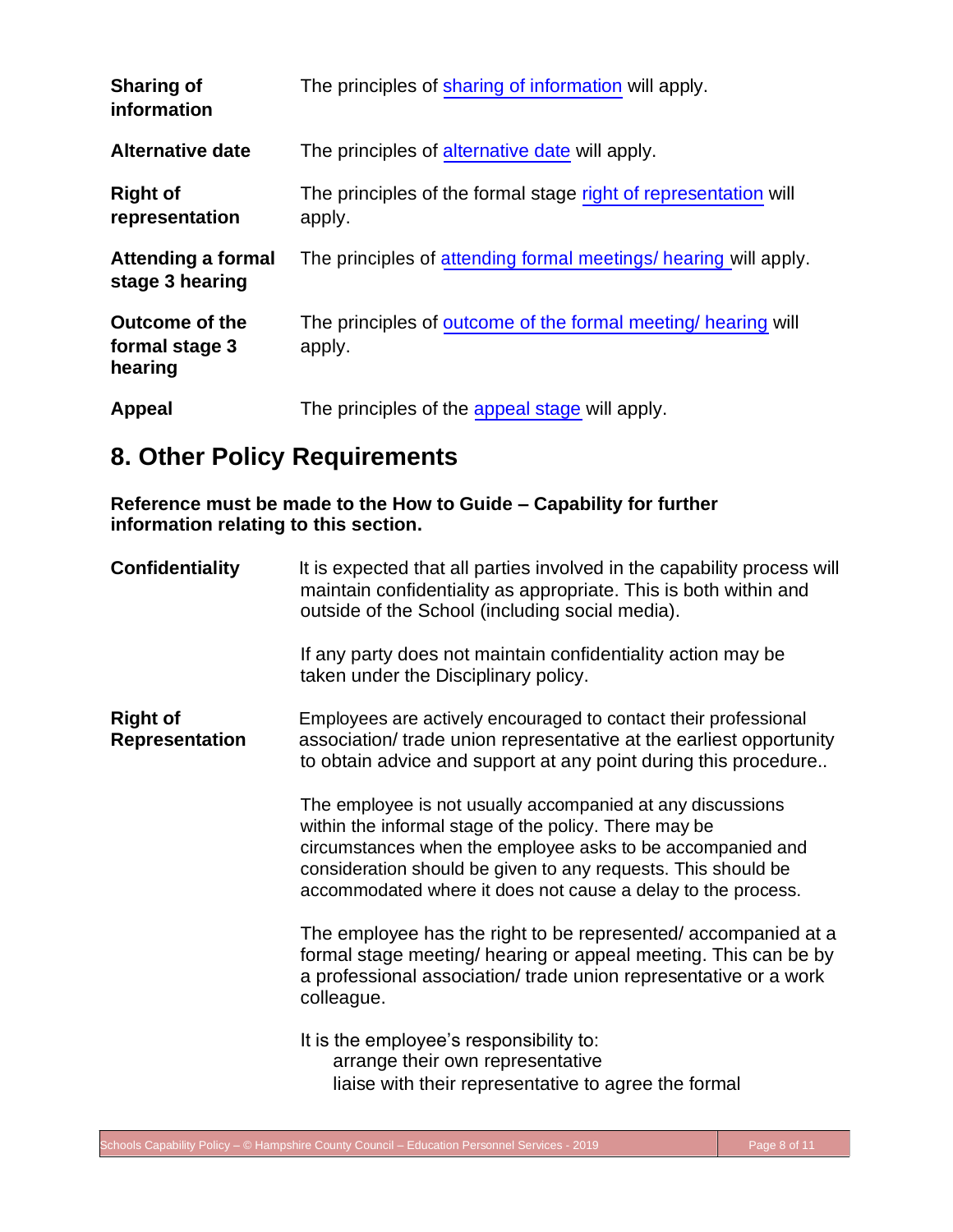|                                                                                                                        | meeting/ hearing or appeal meeting date and time<br>advise management of the representative's details.                                                                                                                                                                                                                                                     |
|------------------------------------------------------------------------------------------------------------------------|------------------------------------------------------------------------------------------------------------------------------------------------------------------------------------------------------------------------------------------------------------------------------------------------------------------------------------------------------------|
|                                                                                                                        | There is no right to legal representation at any stage of this<br>policy.                                                                                                                                                                                                                                                                                  |
| <b>Referral to</b><br><b>Occupational</b><br><b>Health/</b> medical<br>practitioner                                    | It may be necessary to refer the employee to Occupational<br>Health/ medical practitioner to obtain medical advice and<br>information.                                                                                                                                                                                                                     |
|                                                                                                                        | If an employee does not co-operate with the referral, any<br>assessment or decision taken will be based on the<br>information available.                                                                                                                                                                                                                   |
| Redeployment                                                                                                           | Redeployment can be considered at any stage in this policy and:<br>must not be used as a sanction<br>should result in satisfactory performance in the new role<br>is subject to a suitable opportunity being available.                                                                                                                                    |
| <b>Requirement for</b><br>the School to pass<br>on information<br>about a teacher's<br>capability to a new<br>employer | A Headteacher or teacher may apply for a job with an alternative<br>employer. The employee may have been subject to the formal<br>stages of the Capability policy within two years prior to starting a<br>job with a new employer. In such cases, the School must notify<br>the new employer.                                                              |
| <b>Safeguarding</b><br>concern (relating<br>to vulnerable<br>adults, children<br>and young people)                     | The School may take action under the Capability policy for<br>reasons that relate to a safeguarding concern. Such cases must<br>be dealt with in accordance with Hampshire's Child Protection<br>procedures. This ensures that a child, young person or<br>vulnerable adult is not at risk or that a police or social care<br>investigation is prejudiced. |
|                                                                                                                        | Advice must be sought from Education Personnel Services.                                                                                                                                                                                                                                                                                                   |
| <b>Referral to relevant</b><br>bodies                                                                                  | In the following circumstances it may be necessary to make a<br>referral to the relevant body:<br>if a dismissal takes place<br>in circumstances where a formal process regarding a<br>capability concern has not concluded and the potential<br>outcome may have resulted in dismissal.                                                                   |
|                                                                                                                        | Where there is a requirement to make a referral to a relevant<br>body, the employee must be notified in writing that a referral has<br>taken place.                                                                                                                                                                                                        |
|                                                                                                                        | For further guidance please contact Education Personnel                                                                                                                                                                                                                                                                                                    |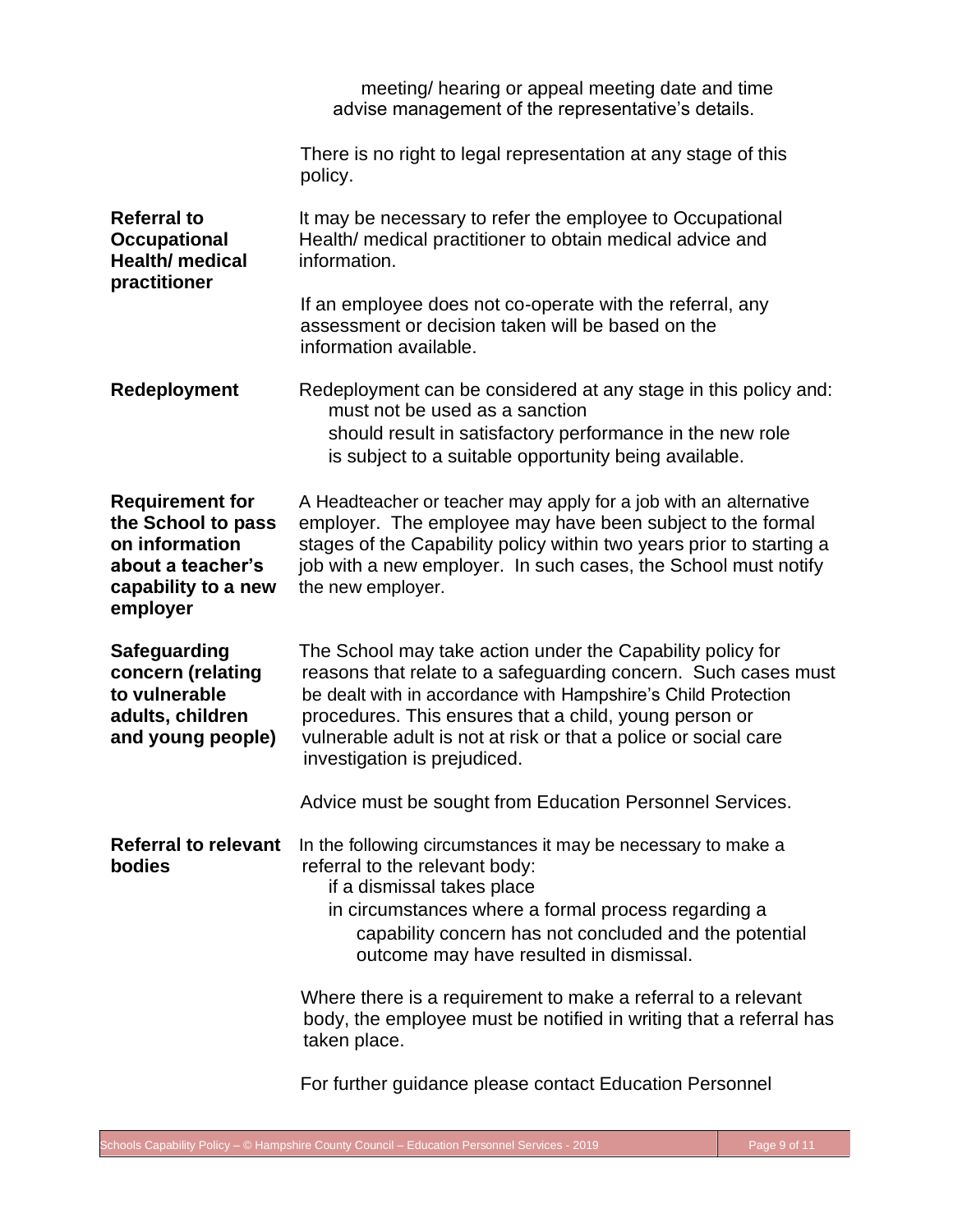Services.

<span id="page-11-0"></span>

| <b>Mutual agreement</b>                                                                | As an alternative to a formal stage meeting/ hearing, the School<br>and the employee may discuss a mutual agreement. The<br>contract of employment may be ended by mutual agreement<br>between the employee and the School.                                |  |  |
|----------------------------------------------------------------------------------------|------------------------------------------------------------------------------------------------------------------------------------------------------------------------------------------------------------------------------------------------------------|--|--|
|                                                                                        | There is no right to appeal a mutual agreement as it is entered<br>into with the consent of both parties.                                                                                                                                                  |  |  |
| <b>Fast track</b><br>procedure                                                         | In very serious cases, a final warning may be issued at a formal<br>stage one meeting. In such cases, if the necessary improvement<br>in performance is not achieved during the review period,<br>the manager can proceed to a formal stage three hearing. |  |  |
|                                                                                        | Further advice must be sought from Education Personnel<br>Services.                                                                                                                                                                                        |  |  |
| <b>Formal action -</b><br>professional<br>association/trade<br>union<br>representative | Where there are concerns involving a professional association/<br>trade union representative, must notify and seek advice from<br>Education Personnel Services before taking formal action.                                                                |  |  |

## **9. Appendix One - Managing Capability for employees with less than two years service**

**Reference must be made to the How to Guide – Capability for further information relating to this section.**

### **Managing Capability**

**Policy stages** The possible stages are: informal stage formal stage – may result in dismissal appeal only against a dismissal.

> As a general principle the manager will seek to use the informal stage prior to progressing to the formal stages.

In exceptional circumstances, it may be appropriate to start at the formal stage without using the informal stage. The manager must seek advice from Education Personnel Services in such cases.

The employee must be given a reasonable period of time to